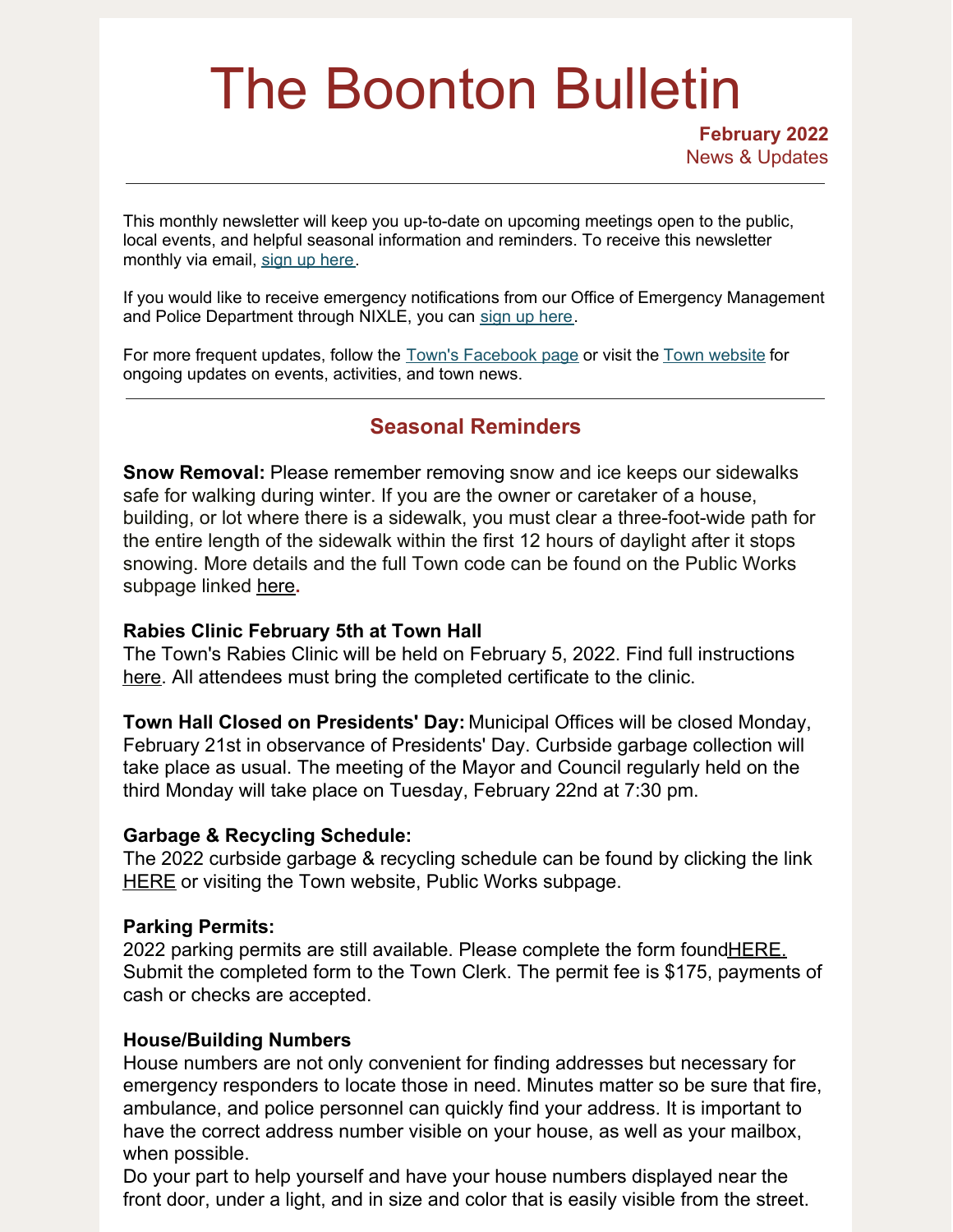If the numbers on your house are not visible or easy to read, it will take emergency personnel longer to reach you. Those extra minutes spent trying to locate a property can mean the difference between life and death, so take the time now to be sure your house numbers are easily seen from the street.

## **Garbage Bins on Main Street**

Please remember garbage bins on Main Street are for non-regulated garbage only. Residential garbage or regulated materials such as medical waste need to be properly disposed of. Please help us keep Boonton clean!

# **Meetings Open to the Public**

**Mayor and Town Council Meetings** February 7th and 22nd at 7:30 pm

**Planning Board Meeting** February 9th and 23rd at 7:30 pm

**Board of Health** February 15th at 7:30 pm

**Historic Preservation Commission** February 5th at 7:30 pm

**Meetings occur in person at Town Hall located at 100 Washington St., Boonton, NJ unless otherwise noted on the Town website.**

**Agendas are posted prior to each meeting and can be found in th[eAgenda](https://www.boonton.org/AgendaCenter) Center here. Minutes are added once approved.**

## **View the Town's [Calendar](https://www.boonton.org/calendar.aspx) here**

# **Events & Activities**

## **Upcoming Events through Boonton Recreation**

- Spring Track begins April 3rd
- Lady Ghostbusters Investigate Boonton Holmes Library Feb 26th
- Sailing Course for Basic and Intermediate Levels May-August
- Summer Camps-stay tuned, details coming soon

#### *The Recreation Department is excited to announce new events for 2022*

- **The Boonton Car, Truck, & Bike Show on Sunday, May 22nd** Find details and registration information [here](https://www.boonton.org/DocumentCenter/View/3917/Boonton-Car-Show). Sponsorship and Vendor Opportunites! Details [here](https://www.boonton.org/446/Special-Events)**.**
- **The Boonton Bed Races on Main Street**

Details and registration will be on the Recreation Desk when available.

## **Register for all Recreation Events using the Recreation Desk**

Create a family account today and register for all activities in one location. Link to Recreation Desk [here](https://boonton.recdesk.com/Community/Home)

#### **View the Recreation [Department's](https://www.boonton.org/446/Special-Events) events page here**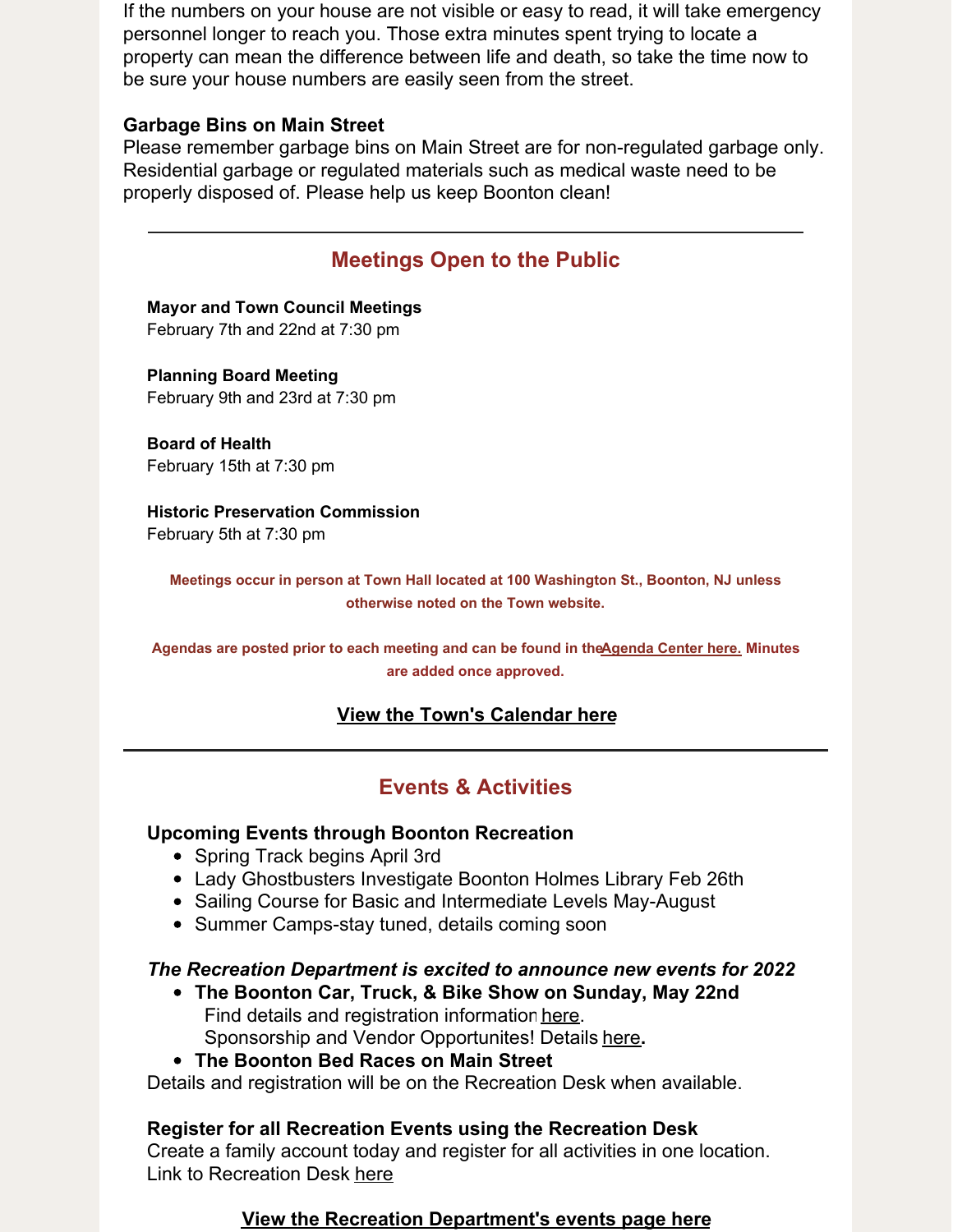# **News & Updates**

#### **Health Department**.

#### **Flu Shots**

The Town nurse provides flu shots for homebound residents or drop-in flu shots for residents ages 3 - 65 years old. Call the nurse to make an appointment, leave a message and your call will be returned with a confirmation. The nurse can be reached at 973-402-9410 ext.627.

#### **COVID-19**

See the latest statistics and news from the Boonton Health Department on the webpage, or click [here](https://www.boonton.org/635/Coronavirus-COVID-19). Stats are updated as they are received from the Health Dept, usually weekly on Mondays.

- **Free Programs**
	- Male Cancer Screening in February
	- Caregivers Stressbusting January-March
	- To learn more about these programs, see the website [here](https://www.boonton.org/168/Programs-Services).

## **Grant Committee**

• The grant committee is pleased to announce the Town of Boonton has been awarded \$32,000 for the Grace Lord Park Trail Project from the Morris County Board of Commissioners. This project is one of ten projects selected to receive funding from the 2021 Trails Construction Grant Program Advisory Committee. This reimbursement grant will cover the development of the plan to include construction plans, specifications, engineer planning, and permitting.

#### **Town Budget**

• The Mayor, Town Administration, Finance Department, and the Town Council have been diligently working on the 2022 Town Budget. Stay tuned to the Town Calendar and Council Agendas for up-to-date information regarding the budget process.

#### **Construction at Town Hall**

• Have you noticed the hole on Town Hall's front lawn and wondered, "What's going on?" The front lawn will be the new home of a digital communication board! The digital sign was donated to the Town from Boonton Main Street Inc through grant funding. The installation has been delayed by staffing delays due to COVID and some winter weather. However, the installation will be complete soon and the detailed surround work should be complete by the Spring. This will be a great way to share important updates and upcoming events with residents.